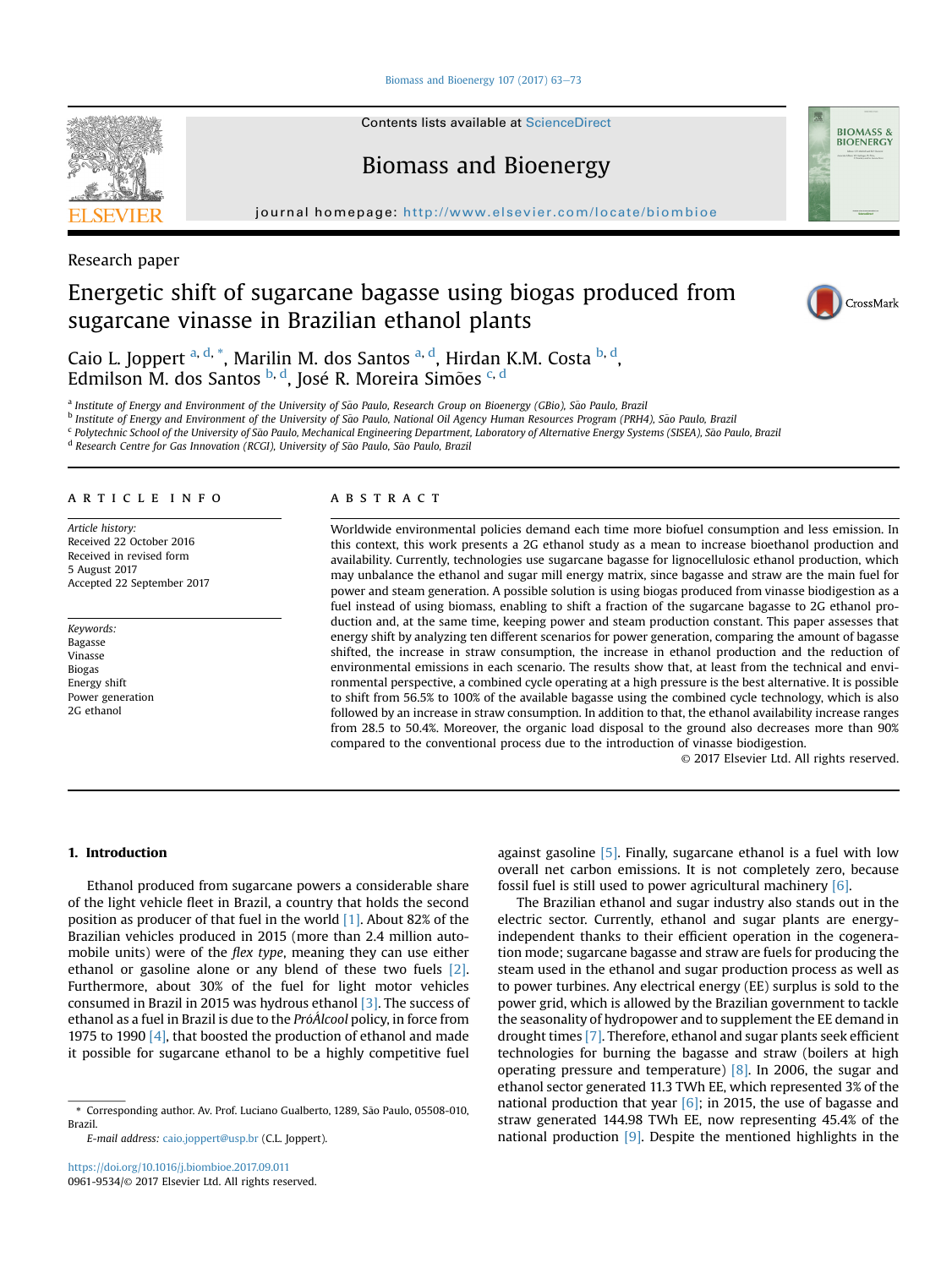energy sector and  $CO<sub>2</sub>$  emissions, sugarcane ethanol plants present two main environmental issues regarding waste generation [10]: the disposal of vinasse on the soil (fertigation  $[11]$ ), due to its nutrient contents, the disposal of particulate matter from bagasse and green cane burning to the environment.

Recent environmental policies, such as the Paris Agreement [12], demand less pollution and even more biofuel availability. Recent local policies limit the amount of vinasse disposed on the soil [13] and forbid green cane burning before harvesting [14]. This pressure for more biofuels and less environmental impacts leads to the search of more noble energy uses for bagasse and vinasse. A way to achieve that is to shift from using biomass energy to producing biofuels from biomass or wastes [15]. For instance, bagasse gasification generates a gaseous fuel; bagasse digestion generates lignocellulosic ethanol (or 2G ethanol) [8,16]. As for vinasse, biodigestion is a possibility. The biological process yields a fuel gas (biogas), and an effluent with the same nutrient content of vinasse nutrients, but with reduced organic content, which is suitable for fertilization with reduced environmental impacts of application on the soil  $[17-19]$ .

Biogas has many final uses in an ethanol and sugar plant, such as powering machines and direct heat generation by burning [11] or, after an upgrading process, the resulting gas (biomethane) can either be injected on gas pipelines [20] or be compressed and used as a fuel for automotive vehicles or even for the agricultural machinery used in sugar cane plantations. Regardless of the final use of biogas, its use strongly depends on the existence of a gas pipeline network or highways in the vicinity area.

Seeking to meet the goals imposed by environmental policies, there is a growing interest throughout the world regarding 2G ethanol. However, even though lignocellulosic ethanol would generate an increase in ethanol production, the use of bagasse for this sole purpose would generate an imbalance in the energy matrix of ethanol and sugar mills. This is so because ethanol plants use all the available bagasse to supply energy to the process and commercialize surplus EE, which generates revenue to the plant [21]. In the current situation, the mill must choose between producing either more EE or 2G ethanol [6].

One possibility to avoid this issue is the use of an alternative fuel to replace bagasse as an energy source in the process, thereby increasing its availability for producing 2G ethanol. The choice of a gaseous fuel stands out for this purpose, since the switch of oil, coal or biomass-fired boilers for gas-fired boilers usually has sensitive economic gains coupled with a significant reduction in emission values of local pollutants [22].

Natural gas may seem as a potential fuel for the energy shift of bagasse. However, there are two hindrances regarding the use of that fuel. One is that the use of a fossil fuel for power generation would produce a higher CO<sub>2</sub> emission balance than the current one [21]. The other one is the fact that most of the ethanol and sugar mills are not located in areas next to natural gas pipelines infrastructure [20]. For overcoming these hurdles, an alternative way is using biogas to shift the bagasse to 2G ethanol production.

A literature review presents few papers addressing the issue of 2G ethanol and the ethanol and sugar energy matrix as proposed in this paper. Some previous works involving 2G ethanol suggest the use of a bagasse pre-treatment and hydrolysis process residues as feedstock for biogas. Dias et al.'s [23] objective was to produce 2G ethanol and to use unreacted solids and biogas (from 2G residues digestion) to produce the same amount of power required by the process. Mariano et al. [24] provided a technical and economic study regarding the use of pentose sugars obtained from 2G ethanol production to produce biogas and to complement the plant energy income. Even though it is not the objective of their work, the authors mention the use of biogas for displacing bagasse towards a 2G ethanol production in their conclusion. Galbe and Zachi [25] mention the production of biogas as an opportunity to utilize the liquid phase of bagasse pre-treatment residues.

Due to the lack of studies involving bagasse shift as described here, this paper aims at carrying out a technical and scientific analysis of biogas and 2G ethanol viability. We thus present operational results from the use of vinasse-produced biogas as an alternative fuel to bagasse in ethanol and sugar plants, which can then make that biomass available for 2G ethanol production. The goal is to compare the energy productivity that Brazilian sugarcane mills currently achieve with the energy productivity possible to achieve using biogas for power generation at various operational modes and technologies. It is also our objective to compare air and soil emissions related to the current and to the proposed scenarios.

#### 2. State-of-the-art

#### 2.1. Ethanol and sugar mills

The commercial scale production of sugar and ethanol from sugarcane is well established in Brazil (Fig. 1), where most plants can produce both ethanol and sugar  $[26]$ , at a ratio that ranges from 50% to 60% of ethanol, in terms of total reducible sugars [27]. In terms of process yield, the literature reports a production of 0.075 $-0.090$  m<sup>3</sup> ethanol per metric ton of processed cane [28,29].

As shown in Fig. 1, ethanol distillation yields vinasse as a byproduct. Vinasse is the most abundant waste generated in that process. The literature reports this wastewater to be a dark-brown colored liquid with a foul and pungent stench, presenting high organic load (10-65  $g_{BOD}/l$ ), low pH (3.5-5.0) and high mineral content [30]. Typically, 10.0–15.0  $m<sup>3</sup>$  vinasse are produced for each cubic meter of ethanol produced. The 13.0  $\mathrm{m}^3/\mathrm{m}^3$  yield is a common average value  $[30-32]$ .

Due to its high mineral content (most remarkably, potassium), producers use vinasse as a source of nutrients for the cane plantation (fertigation)  $\left[33,34\right]$ . According to the literature, this is currently the most technically easy and cost effective way to dispose this effluent  $[33]$ , but there are many issues regarding using vinasse as a fertilizer due to its pollutant potential. Environmental impacts include emission of greenhouse gases (GHG) from in situ anaerobic and aerobic decomposition, contamination of the soil and underground water due to organic matter, soil leaching due to the accumulation of inorganic components, among others [35]. The literature indicates that there is no proof that underground water contamination occurs if the concentration of the application is less than 30.000  $\mathrm{m}^3/\mathrm{km}^2$  [32,36]. As for GHG, according to Oliveira et al. [37], the application of vinasse to the soil accounts for the emission of 4.94–7.46 kg<sub>CO2eq</sub>/m<sup>3</sup> in the form of CO<sub>2</sub> and N<sub>2</sub>O.

Fig. 1 also shows the use of bagasse and straw for power and steam generation in a CHP (combined heat and power) system. According to the literature, bagasse production ranges from 260 to 280 kg per metric ton of processed sugarcane, with a moisture content of 50% [28,29,38] and straw production ranges from 66 to 165 kg per metric ton of processed sugarcane, with a moisture content of 15% [39]. Table 1 shows the heat of combustion for bagasse and straw. Despite having relatively low energy content, the biomass high availability justifies its use in the CHP system.

Table 2 shows the main CHP configurations found in the literature for ethanol and sugar mills. Currently, most steam boilers have high efficiency since it is desirable to produce not only EE for the process itself, but also to sell the surplus to the power grid. It is rare to find low efficiency CHP cycles in moderns mills, although a few work with the best available technology.

Finally, the literature indicates 28 kWh/ $t_{\text{cane}}$  EE consumption in all the drives of the process  $[7,39]$ . As for the emission of particulate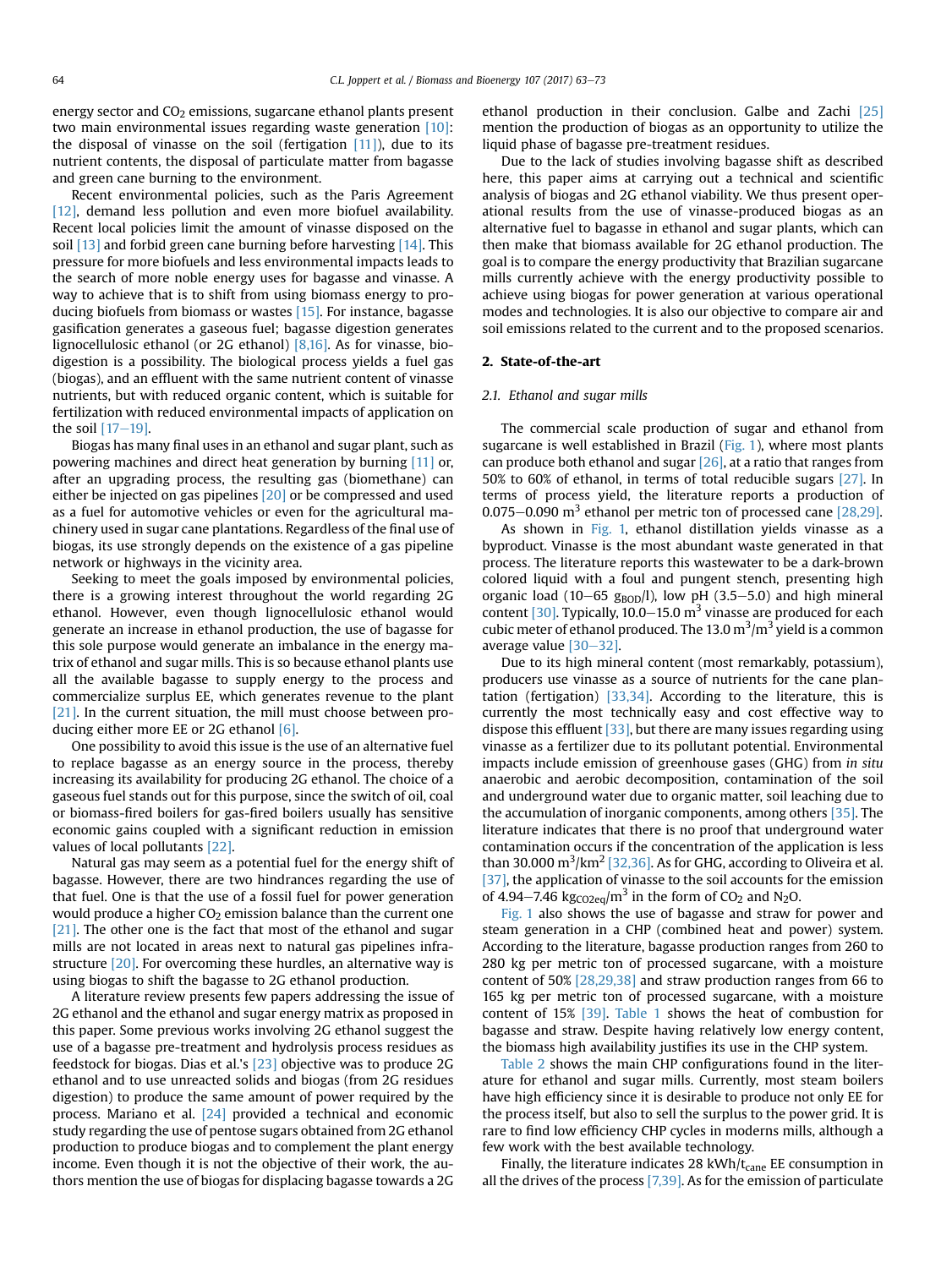

Fig. 1. Simplified flowsheet for an ethanol and sugar mill. Adapted from Cavalett et al. [26].

| Table 1                                          |
|--------------------------------------------------|
| Heating power of bagasse and straw $[9,38-40]$ . |

| Parameter                    | Bagasse         | Straw  |
|------------------------------|-----------------|--------|
| Moisture content (% wt, wet) | 50.0            | 15.0   |
| LHV (wet) $k$ J/ $kg$        | $9,030 - 9,350$ | 15.030 |

matter due to bagasse burning, Brazilian environment regulations (CONAMA resolutions) limit its release to the atmosphere. Table 3 shows these limits.

# 2.2. Production and use of biogas from vinasse biodigestion

Biogas is mainly composed of  $CH<sub>4</sub>$  and  $CO<sub>2</sub>$ , (the accurate composition depends greatly on the feedstock  $[44,45]$ ). Vinasse is a suitable feedstock for biogas production, but there is scarcely any vinasse biodigestion practice in Brazil [19], which contrasts with a significant number of studies addressing the technology of vinasse digestion and biogas production. Nevertheless, there are two potential applications for the use of vinasse digestion rather than its simple disposal on the soil. One of them is the environmental one: Table 3 Limits established for emission of particulate material by CONAMA [42,43].

| Nominal thermal power $(MW)^{d}$ | PM emission limits $(mg/Nm3)b$ |          |
|----------------------------------|--------------------------------|----------|
|                                  | Norm 382                       | Norm 436 |
| Up to $10$                       | 280                            | 520      |
| 10 to 75                         | 230                            | 450      |
| Greater than 75                  | 200                            | 390      |

<sup>a</sup> Defined as  $\dot{m}_{bag}$  *LHV*, where  $\dot{m}_{bag}$  is the mass flowrate at which bagasse is fed to the boiler and *LHV* is the bagasse lower heating power.

Measured in dry base with 8%  $O<sub>2</sub>$  excess.

the literature indicates that the biological process greatly reduces the organic content of vinasse  $(60-98%$  reduction in chemical oxygen demand  $-$  COD  $-$  and 80 $-92%$  reduction in biochemical oxygen demand  $-$  BOD  $-$  depending on the bioreactor technology chosen). Furthermore, the process also promotes a pH rise to neutral levels and there are no reports of significant reduction in the mineral content  $[46-48]$ . Therefore, producers can still use the bioreactor effluent in fertilization with the advantage of much lower environmental impacts.

#### Table 2

Evolution of technology for power generation in ethanol and sugar mills [7,38e41].

|                                                                    | $E$ (Ferdinal Department of technology for power generation in ethanol and sugar mins $\binom{3}{2}$ |                             |                                                   |                                        |                                         |  |  |
|--------------------------------------------------------------------|------------------------------------------------------------------------------------------------------|-----------------------------|---------------------------------------------------|----------------------------------------|-----------------------------------------|--|--|
| Scenario                                                           | Boiler thermal<br>efficiency                                                                         | Live steam<br>conditions    | Type of steam turbine                             | Steam consumed<br>by the process       | Generated EE                            |  |  |
| Past (no sell of surplus EE)                                       | 66-78%                                                                                               | 2.3 MPa.<br>300 $\degree$ C | СP<br>SSP: 0.35 MPa                               | 500 $\text{kg}/\text{t}_{\text{cane}}$ | $32.0 - 38.6$<br>kWh/t <sub>cana</sub>  |  |  |
| Current (sell of surplus EE allowed)                               | 85%                                                                                                  | 6.8 MPa.<br>480 $\degree$ C | EC<br>SSP-0.35 MPa g,<br>$CS - 0.114 - 0.112$ MPa | $360 - 500$<br>$kg/t_{\text{cane}}$    | $74.0 - 111.0$<br>kWh/t <sub>cana</sub> |  |  |
| Current (sell of surplus EE allowed,<br>best available technology) | 85%                                                                                                  | 8-10 MPa.<br>520-530 °C     | EC<br>SSP-0.35 MPa g,<br>CS-0.114-0.112 MPa       | $280 - 360$<br>$kg/t_{\text{cane}}$    | 115.6-121.2<br>kWh/t <sub>cana</sub>    |  |  |

Obs:  $CP =$  counterpressure; EC = extraction-condensing; SSP = Sat. steam for process; CS = vac. pressure steam, for condensation.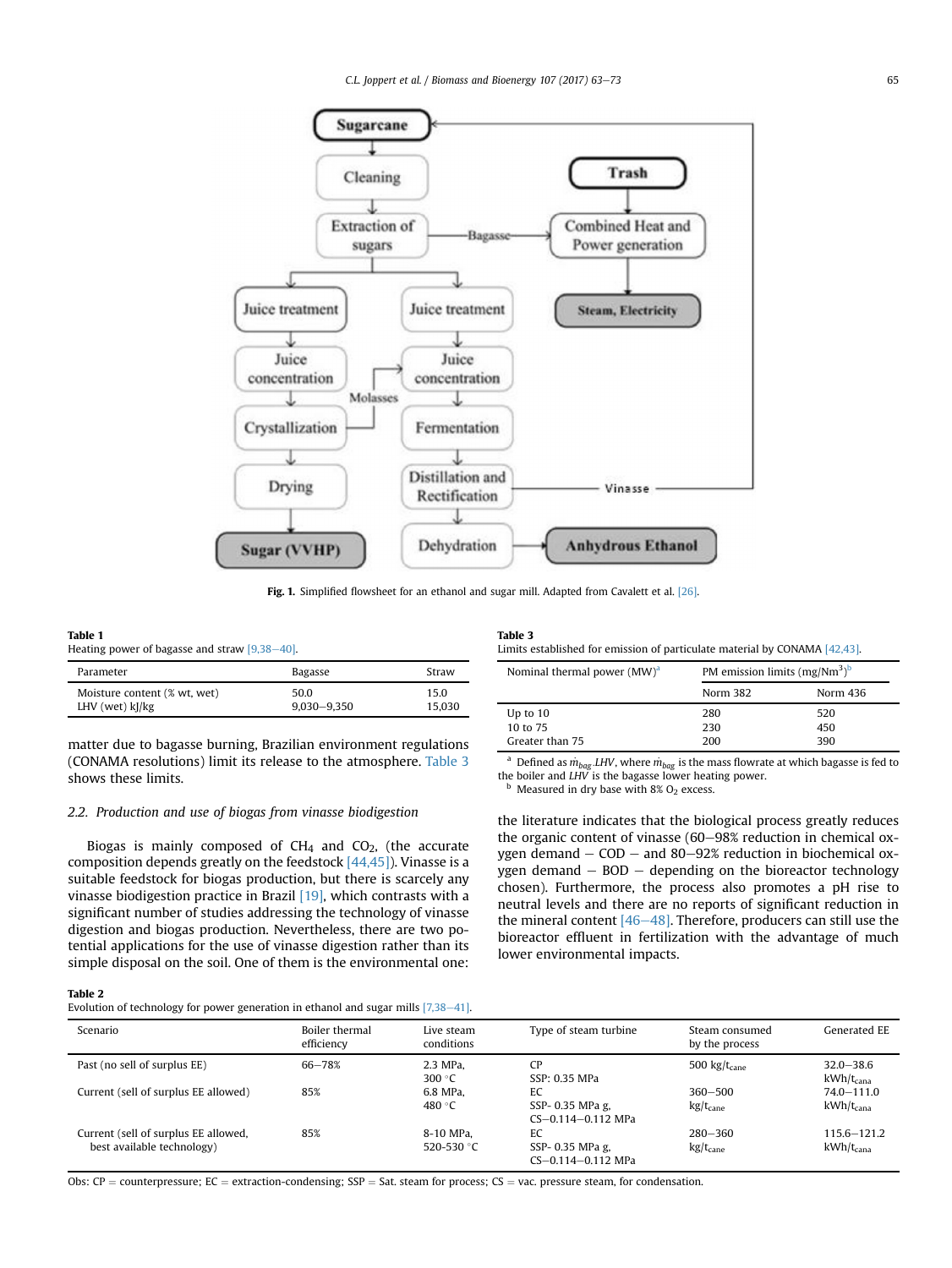The other potential is the energetic one, which is due to biogas production. Technical studies show that the biological process yields 12.0 $-$ 14.0 m $^3$ <sub>CH4</sub>/m $^3$ <sub>vinasse</sub> (or 20.7 $-$ 22.5 m $^3$ <sub>biogas</sub>/m $^3$ <sub>vinasse</sub>) [19,46,49]. The methane concentration ranges from 50% to 75% [31,49]. Although these figures greatly depend on the bioreactor technology chosen, an average value of 65% methane content is a recurring figure for biogas produced from "agricultural waste" [19,44].

For the final use of biogas, an upgrading step may be necessary. Works on biogas cleaning can be easily found in the literature  $[50-54]$  and will not be covered in depth in this paper. For burning purposes, only the removal of moisture and  $H<sub>2</sub>S$  is necessary if the chosen power generation route involves gas turbines. This is so because these substances can corrode the turbine blades if not removed [55,56]. Should the sulfur content in the biogas be low enough, dry biogas may be burned in gas-fired steam boilers without any previous cleaning, as long as the exhaust temperature is higher than the dew point temperature of sulfuric acid and the boiler operates continuously [56,57].

#### 2.3. 2G ethanol production

The lignocellulosic ethanol production process consists of breaking down the natural sugar polymers found in biomass (such as cellulose and hemicellulose) into fermentable sugars, which microorganisms will ferment, producing  $2G$  ethanol  $[58–60]$ . However, the whole process, which includes pre-treatment, sugar polymer hydrolysis and fermentation of a wide range of sugars, still faces scale-up problems and is not economically feasible yet [61,62]. Currently, the literature points out that the typical yield for the whole process ranges from 0.11 to 0.27  $m<sup>3</sup>$  per metric ton of dry agricultural residues  $[63]$ . Specifically for sugarcane bagasse, Dantas et al. report a 0.162  $\mathrm{m}^3/\mathrm{t_{bagasse}}$  yield for a laboratory scale plant [8].

The distillation of 2G ethanol produces vinasse, as does the 1G ethanol process. However, the literature is very scarce on 2G ethanol vinasse. This is because 2G ethanol production process is still at laboratory scale. Nevertheless, a few recent studies [64,65] show some useful results: these studies report that 2G ethanol vinasse contains a 38.6 kg/m<sup>3</sup> BOD, mainly distributed between non-hydrolyzed cellulose, non-fermented sugars (mainly pentose) and lignin. The vinasse yield is 7.8  $m_{\text{vinasse}}^3/m_{\text{2Gethanol}}^3$  and the biogas yield after biodigestion ranges from 10.25 to 10.95  $\mathrm{m^{3}_{CH4}/}$  $\mathsf{m}^3$ vinasse $\cdot$ 

Bagasse digestion is more difficult when compared to straw digestion due to its more complex chemical and physical structure [66,67]. However, it is preferred as the feedstock for 2G ethanol production because it is readily available in the mill, while most of the straw is left on the ground after the harvest for several reasons (a fraction is transported to the mill for burning alongside with the bagasse. In the case of the State of São Paulo, the mills burn greater fractions of straw along with bagasse)  $[68]$ . Furthermore, as straw has a lower apparent density, its transport cost is higher than that of bagasse [69], making it more interesting to just leave the straw on the plantation.

#### 3. Materials and methods

Based on the current development and the relevance of solving the vinasse disposal problem, a new ethanol and sugar mill configuration is proposed. This new configuration contemplates both the digestion of 1G and 2G vinasse for producing biogas, its utilization for displacement of bagasse and the use of shifted biomass for 2G ethanol production. We take the current situation (bagasse burning in CHP systems) as a reference scenario or base

case. It will be the reference for bagasse and straw consumption, heat and power generation and ethanol production. Other scenarios, representing future possible arrangements, have additional power generation using biogas in order to displace a fraction of the available bagasse. The non-displaced bagasse burning will be the same as in the reference scenario (in biomass-fired steam boilers).

### 3.1. Process modeling

The new proposed ethanol and sugar mill has all waste biomass used for energy production (Fig. 2). In all the scenarios proposed (henceforth called Generation Scenarios - GS), the objective is to generate a fixed amount of EE and maintain a fixed availability of steam for the ethanol and sugar production process, so that the energy balance of the plant does not differ from the parameters obtained in the reference scenario (RS).

Table 4 shows the description of the RS and GS, discriminating the power generation technology and operational conditions of each. A GS terminated in "A" has all the steam produced at high pressure and expanded in the steam turbine generating electrical power. A GS terminated in "B" has the steam produced from biogas burning generated at low pressure, serving only to supply the steam needed for the process, thus not being used to generate electrical power. The GS that only focuses on the generation through Brayton cycle does not produce steam from biogas firing, thus not having a "B" counterpart.

Since bagasse consumption will be reduced due to the displacement, low-pressure steam may lack for scenarios GS-1B, GS-2, GS-3A, GS-4B, GS-5 and GS-6A because of its design. Should this happen, additional bagasse straw is assumed to be consumed (higher straw consumption in biomass-fired boilers is suggested by Alves et al.  $[39]$  and Joppert et al.  $[71]$ ) in order to keep the power generation constant. A turbine bypass containing a throttle valve is also assumed to feed low-pressure steam to the process if it lacks from the turbine lowpressure extraction.

Finally, scenarios GS-4A/B, GS-5 and GS-6A/B explore whether it is feasible to shift all of the bagasse for 2G ethanol production increasing the use of bagasse straw as an alternative fuel along with biogas, as mentioned by Joppert et al. [71].

Fig. 3 and Fig. 4 show the reference power cycle and the proposed power cycles, respectively. The calculations were performed using PowerFNESS®, a Brazilian commercial engineering software that allows complete simulations of thermodynamic cycles for power generation. PowerFNESS® performs the mass, energy and entropy balances of any thermodynamic cycle given the boundary conditions. It has a built-in algorithm for the calculations, so that the user must only build the cycle on a user-friendly interface. PowerFNESS® also has an extensive database on properties of the substances used in the cycles (water, air, etc.) and of many fuels for the cycles. We chose this software due to its simplicity, easy to build interface and fast result yield.

#### 3.2. Main assumptions

For the RS calculations, the steam boiler operation was that presented by Alves et al. [39], with an extraction-condensation turbine and steam provided from the turbine extraction. As suggested by Alves et al., only 90% of the available bagasse is burned (10% is stored for start-up and emergencies). Yet according to Alves et al., the straw consumption is only 10% of the available straw. Other premises assumed based on the literature review are shown in Table 5. Table 6 shows the additional premises assumed for the GS. Aside from the bagasse and straw consumption, live steam conditions and make-up water conditions, all the premises from Table 5 still stand and are thus not present in Table 6.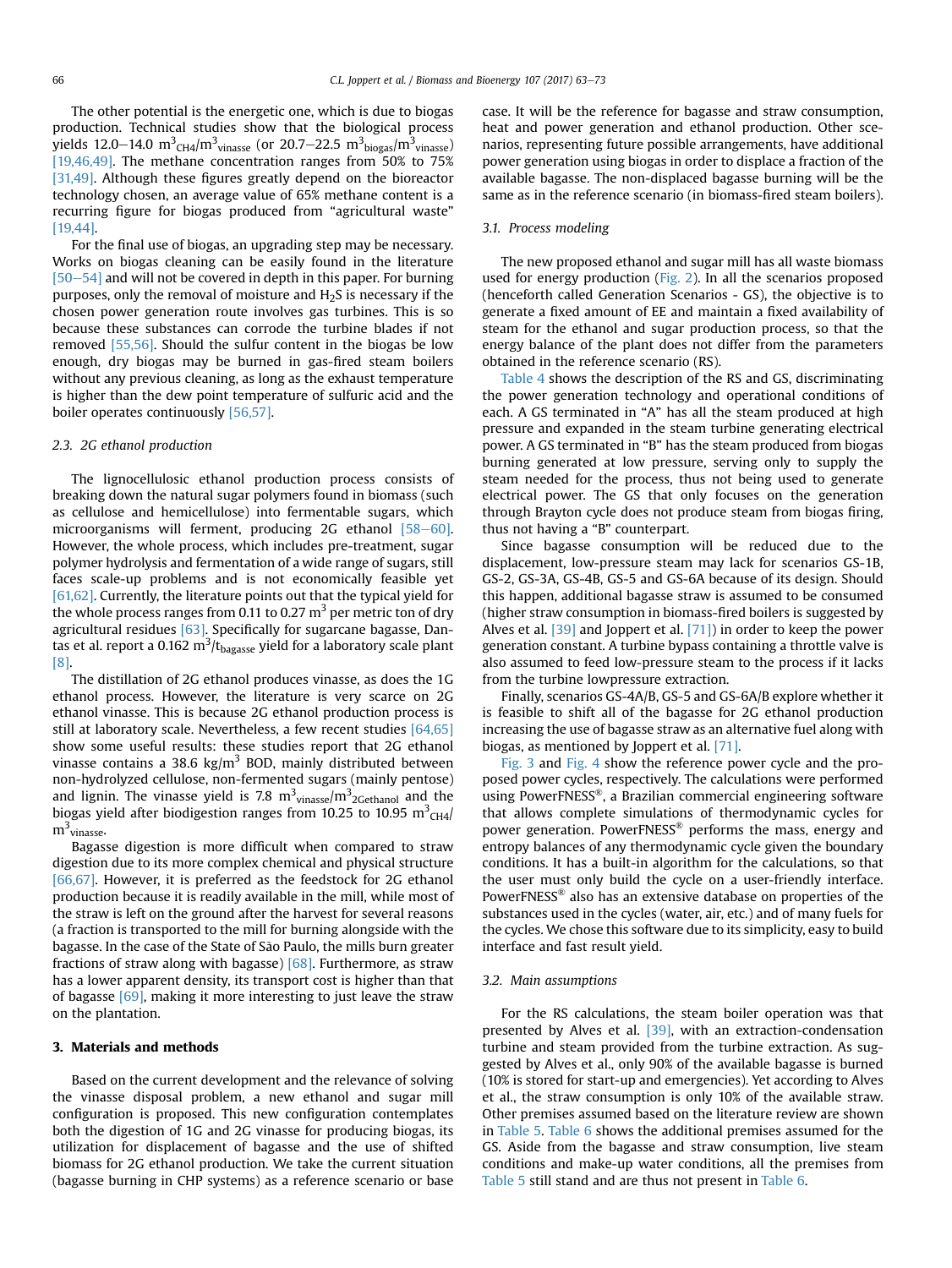

Fig. 2. Simplified flowsheet for the ethanol and sugar mill with vinasse biodigestion and 2G ethanol production.

#### Table 4 Scenarios summary.

| Scenario  | Technology for power generation |                                                     | Steam produced | Remarks                                                              |
|-----------|---------------------------------|-----------------------------------------------------|----------------|----------------------------------------------------------------------|
|           | Bagasse-fired                   | from biogas-fired<br>Biogas-fired<br>cycle pressure |                |                                                                      |
| <b>RS</b> | Rankine Cycle                   | N/A                                                 | N/A            | Current plants scenario                                              |
| $GS-1A$   | Rankine Cycle                   | Rankine Cycle                                       | Hlgh           | Use of 1G and 2G vinasse-produced biogas;                            |
| $GS-1B$   | Rankine Cycle                   | Rankine Cycle                                       | High           | energy complementation by bagasse straw, if needed                   |
| $GS-2$    | Rankine Cycle                   | Brayton Cycle                                       | N/A            |                                                                      |
| $GS-3A$   | Rankine Cycle                   | Combined Cycle                                      | High           |                                                                      |
| $GS-3B$   | Rankine Cycle                   | Combined Cycle                                      | Low            |                                                                      |
| $RS-4A$   | Rankine Cycle                   | Rankine Cycle                                       | High           | Use of 1G and 2G vinasse-produced biogas;                            |
| $RS-4B$   | Rankine Cycle                   | Rankine Cycle                                       | Low            | Displacement of all bagasse. Energy complementation by bagasse straw |
| $GS-5$    | Rankine Cycle                   | Brayton Cycle                                       | N/A            |                                                                      |
| $GS-6A$   | Rankine Cycle                   | Combined Cycle                                      | High           |                                                                      |
| $GS-6B$   | Rankine Cycle                   | Combined Cvcle                                      | Low            |                                                                      |



# **RS-1 – Current Bagasse Ranike Cycle**

Fig. 3. Current ethanol and sugar mills power island (scenario RS-1).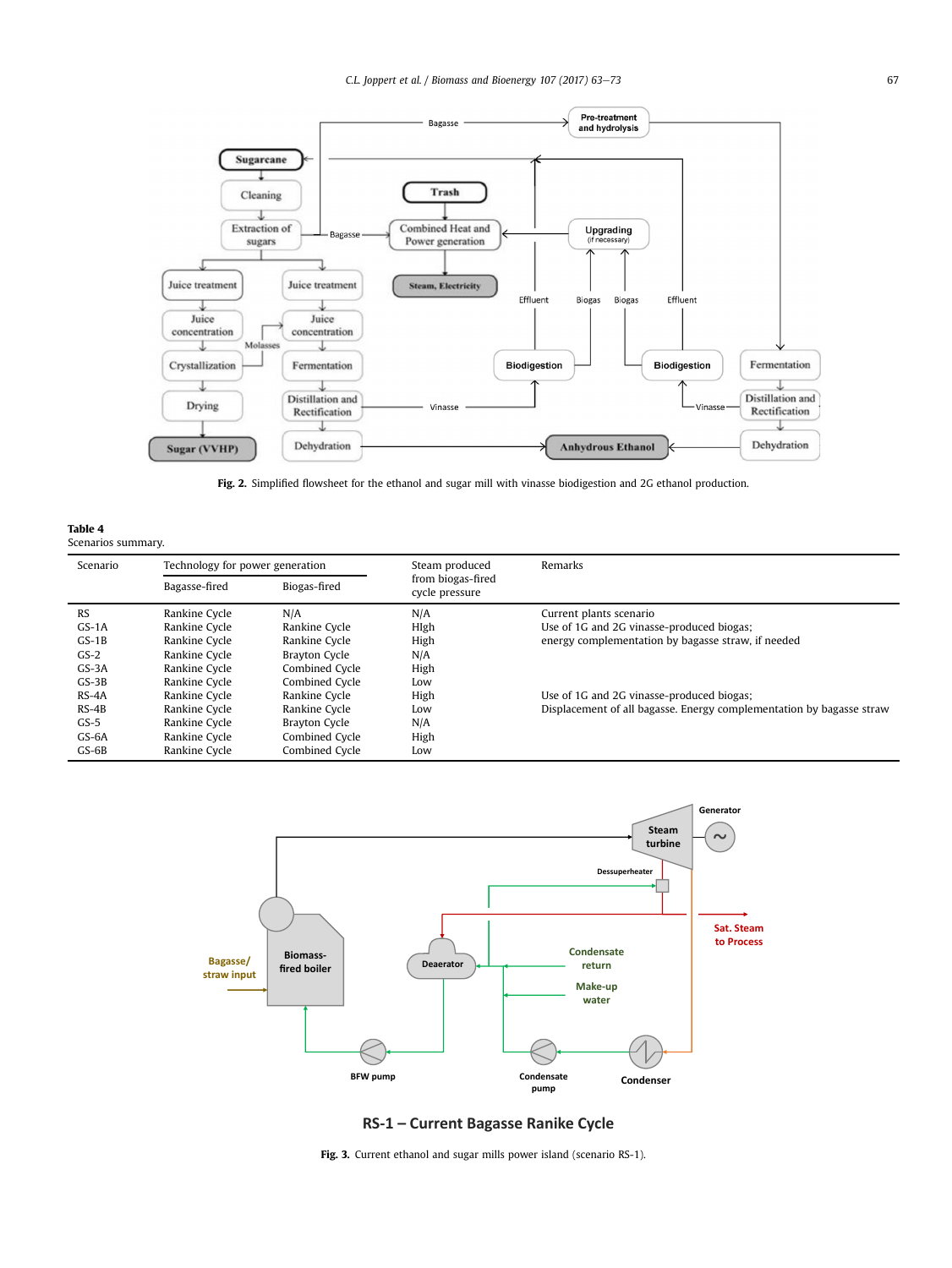

Fig. 4. Proposed power cycles.

#### Table 5

Main premises assumed for reference scenario RS.

|                           | Consumption/<br>production               | Properties of interest                                  |
|---------------------------|------------------------------------------|---------------------------------------------------------|
| Bagasse                   | 252.0 $\text{kg}/\text{t}_{\text{cane}}$ | Moisture content: 50% (wt%, wet)<br>LHV: 9200.00 kJ/kg  |
| Straw                     | 16.5 $kg/t_{\text{cane}}$                | Moisture content: 15% (wt%, wet)<br>LHV: 15,00.00 kJ/kg |
| 1G Ethanol                | 0.08 $\rm m^3/t_{\rm cone}$              |                                                         |
| 1G Vinasse                | 1.04 $m^3$ / $t_{\text{cane}}$           | BOD: 56.5 $\text{kg/m}^3$                               |
| Live steam                |                                          | T: 480 °C; P: 6.6 MPa                                   |
| Steam for process         | 500,0 $\text{kg}/\text{t}_{\text{cane}}$ | T: 140 °C: P: 0.35 MPa                                  |
| Steam for condensation    |                                          | P: 0.112 MPa                                            |
| Condensate return         | 60% of steam for process                 | T: 110 °C: P: 0.3 MPa                                   |
| Make-up water             |                                          | T: $25 \text{ °C}$ : P: 0.3 MPA                         |
| Boiler feed water         |                                          | T: 138 °C: P: 7.6 MPa                                   |
| EE consumption in process | 28,0 $kWh/t_{\text{cane}}$               |                                                         |

The remaining scenarios consider a few additional premises:

- In each of the GS, the electric power generation was kept at the same value as the one obtained in the RS and the low pressure steam production (0.35 MPa and 140 $\degree$ C) was fixed at 500 kg/ t<sub>cane</sub>;
- There is a decrease in bagasse consumption due to the bagasse shift with biogas;
- In every GS, the steam produced from bagasse or straw burning is at 480 $\degree$ C and 6.6 MPa. In "A" scenarios, this is also the condition for the steam produced from biogas burning; In "B" scenarios, the steam produced form biogas burning is at 140  $\degree$ C and 0.35 MPa;
- In every GS, the particulate material emission is  $2.10^{-4}$  kg/Nm<sup>3</sup>, the most restrictive presented in Table 3 (CONAMA resolution  $382$
- In every GS, the removal of BOD from vinasse biodigestion is 92%;
- In case the turbine bypass is turned on to supply steam to the process, it maintains a minimum flow rate for condensation (10% of the turbine total flow);
- Since scenarios GS-2, GS-3A/B, GS-5 and GS-6A/B involve the use of gas turbines, a biogas compression step is necessary, which generates a higher energy consumption at the power island. The estimation of this additional energy consumption considered a 60% isentropic efficiency [75]. Furthermore, for these scenarios, the removal of  $H<sub>2</sub>S$  slightly reduces the biogas flowrate<sup>.</sup>
- Since scenarios GS-4A/B, GS-5 and GS-6A/B assume that all the bagasse will be shifted, they all have similar biogas consumption (which is the gas generated from 1G and 2G vinasse biodigestion);
- The bagasse shift, percentage increase in straw consumption and percentage increase in ethanol production were all calculated taking the figures obtained in the RS as a base case.

For other equipment, the simulation assumed the following premises, based on data available in the literature and technical brochures from the main manufacturers:

 Biomass-fired steam boiler thermal efficiency: 85% (power boiler) or 65% (heating boiler);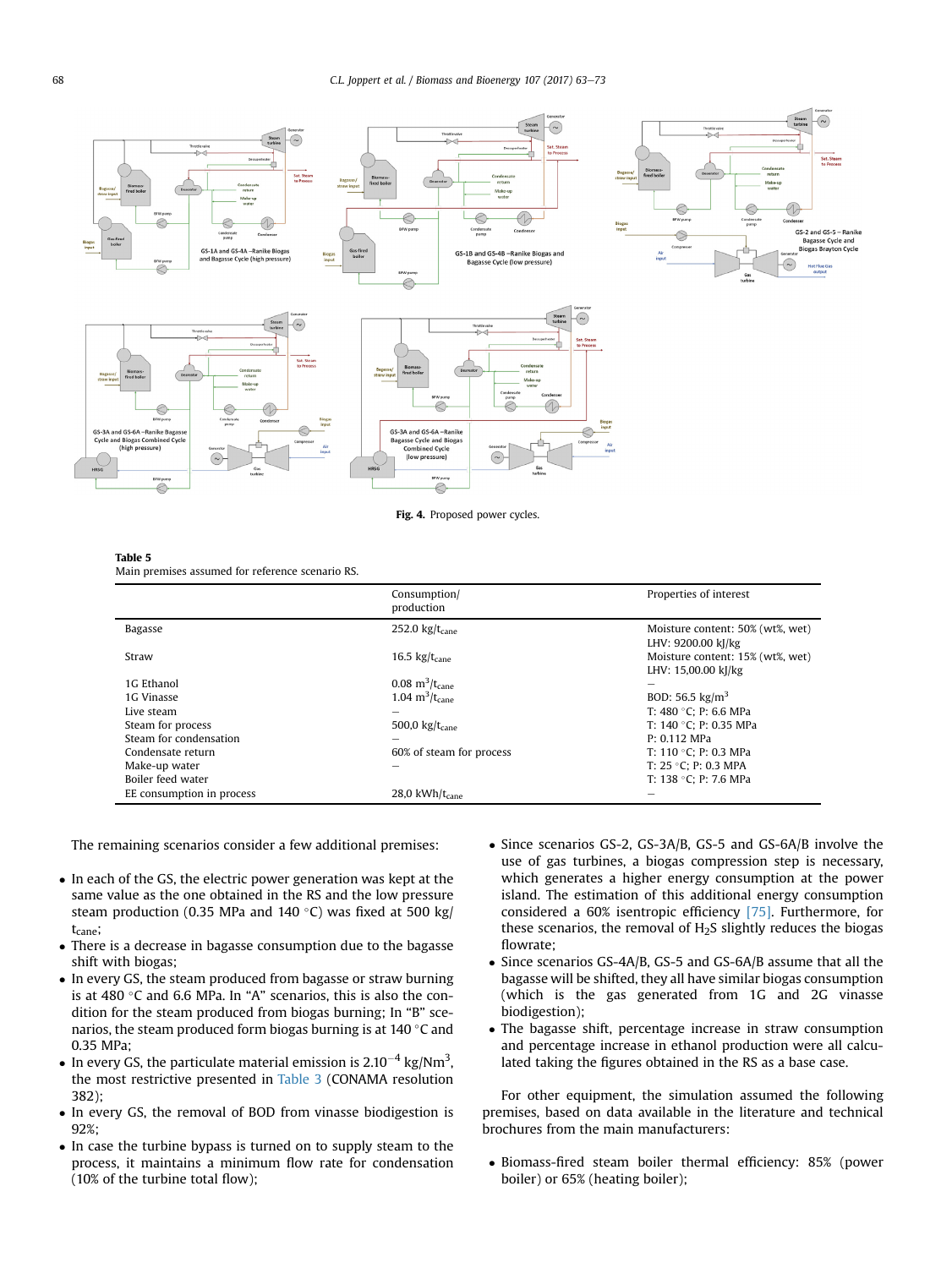Additional premises assumed for the remaining scenarios.

|                                    | Consumption/<br>production                   | Properties of interest                                                                      |
|------------------------------------|----------------------------------------------|---------------------------------------------------------------------------------------------|
| 2G Ethanol                         | $0.160 \text{ m}^3/\text{t}_{\text{bagsse}}$ |                                                                                             |
| 2G Vinasse                         | 1.248 $m^3$ / $t_{bagasse}$                  | BOD: $38.6$ g/l                                                                             |
| <b>Biogas</b>                      | 22.4 $Nm^3/t_{\text{cane}}$ (1G)             | Density: $1.08 \text{ kg}/\text{Nm}^{3a}$                                                   |
|                                    | 19.2 $Nm^3$ / $t_{ba\text{gasse}}$ (2G)      | LHV: 20,543.5 kJ/kg <sup>a</sup>                                                            |
|                                    |                                              | 65% CH <sub>4</sub> , 32.5% CO <sub>2</sub> , 0.3% H <sub>2</sub> S (% vol) <sup>a, b</sup> |
| Live steam                         |                                              | T: 480 °C: P: 6.6 MPa                                                                       |
| (Biogas/biomass boiler, scen. "A") |                                              |                                                                                             |
| Live steam                         |                                              | T: 140 °C: P: 0.35 MPa                                                                      |
| (Biogas boiler, scen. "B")         |                                              |                                                                                             |
| Boiler feed water                  | $\overline{\phantom{a}}$                     | T: 122 °C: P: 7.6 MPa                                                                       |
| (Biogas/biomass boiler, scen. "A") |                                              |                                                                                             |
| Boiler feed water                  | -                                            | Temp.: 120 °C; Press.: 1.35 MPa                                                             |
| (Biogas boiler, scen, "B")         |                                              |                                                                                             |

<sup>a</sup> Figures for the dry "raw" biogas. For clean biogas, (98% H<sub>2</sub>S removal), the composition becomes 65.2% CH<sub>4</sub>, 32.6% CO<sub>2</sub>, 60.2 ppm H<sub>2</sub>S, the LHV becomes 20,567.5 kJ/kg and the availability reduces by 2.94%.

 $<sup>b</sup>$  The remainder of the composition is N<sub>2</sub>.</sup>

- Steam turbo-generator global efficiency: 70.8%;
- Gas turbo-generator: global efficiency of 34.3%, heat rate of 10.500 kWh/kJ;
- Deaerator pressure: 0.3 MPa;
- Biogas compression pressure ratio: 12.5.

Additionally, In the case of the Rankine Cycle scenarios, dry biogas will be burned "as is", without any pre-treatment. The only constraint in this case will be to limit the flue gas exhaust temperature to be higher than the sulfuric acid dew point. In scenarios GS-1A and GS-4A, the flue gas exhaust temperature was estimated to be 151.7  $\degree$ C. In order to avoid acid condensation, the exhaust temperature of the flue gases from the biogas-fired boiler was set to be 30 °C higher than the dew point temperature. This was achieved by setting this boiler efficiency to 90.4%. In scenarios GS-1B and GS-4B, there is also  $H_2S$  burning, but the boiler efficiency is set to 65%, thus having a higher exhaust temperature (570.9  $\degree$ C), with no risk of acid condensation. In the case of Brayton and combined cycles scenarios, a H<sub>2</sub>S removal pre-treatment is necessary. A 98% removal efficiency will be considered (this is feasible with the current technology  $[70]$ ). In none of the scenarios was  $CO<sub>2</sub>$  removal employed, since the latter is inert for combustion purposes.

The dew point temperature was estimated by the classic Verhoff and Banchero correlation [72], given by Eq. (1).

$$
\frac{10^3}{T_{dew}} = a + b.\ln\left(\frac{k.p_{502}}{133,32}\right) + c.\ln\left(\frac{p_{H20}}{133,32}\right) + d.\ln\left(\frac{k.p_{502}}{133,32}\right) \cdot \ln\left(\frac{p_{H20}}{133,32}\right)
$$
\n(1)

Where  $T_{dew}$  (K) is the dewpoint temperature,  $p_{H2O}$  and  $p_{SO3}$  (Pa) are the H<sub>2</sub>O and SO<sub>2</sub>, partial pressures,  $a, b, c, d$  are empirical constants ( $a = 2.276$ ;  $b = -0.0858$ ;  $c = -0.02943$ ;  $d = 0.0062$ ) and k is the conversion factor for the  $SO<sub>2</sub>/SO<sub>3</sub>$  equilibrium, which can be assumed as 6% [73].

#### 3.3. Scenarios comparision

The comparison of the scenarios will consider:

- the amount of shifted biomass;
- bagasse straw consumption;
- increase in ethanol production;
- Total energy production and consumption;
- The "energy efficiency" of cogeneration systems (expressed by the energy utilization factor - EUF) and

 Reduction of emissions (BOD disposal on the soil and particulate matter to the atmosphere).

The energy utilization factor (EUF) is commonly used to compare CHP systems. Its definition is [74] given by Eq. (2).

$$
EUF = \frac{W + Q_u}{F} \tag{2}
$$

where W is the useful work done by the CHP system,  $Q_u$  is the useful heat energy provided by the CHP system and  $F$  is the energy income to the CHP system in the fuel. Note that the magnitudes in Eq.  $(2)$  can also be in terms of time rate. In each scenario, W is the net electric power generation,  $Q_u$  is the net enthalpy flow of the low-pressure steam to the process (discharging and condensation enthalpy return), and  $F$  is the product between mass flowrate to the corresponding LHV (lower heating value) of bagasse, straw, or biogas, according to the employed fuel in consideration.

# 4. Results and discussion

#### 4.1. Reference scenario - RS

Table 7 shows the results for the RS scenario or base case. The results for the net energy surplus obtained is  $77.64$  kWh/t<sub>cane</sub>. Seabra and Macedo [6] reported a higher EE surplus, of 130.00 kWh/ $t_{\text{cane}}$ , because they considered a straw availability that is 4.125 times higher than the one considered in this study; Hosfetz and Silva  $[38]$  presented an electrical surplus of 45.66 kWh/t<sub>cane</sub>. Even though the steam boiler temperature and pressure are similar to those considered in this study, any further assumptions (straw consumption, turbine extraction configuration) are not clear in the latter study. Alves et al. [39] achieved an EE surplus of 77.48 kWh/ t<sub>cane</sub>. These results are in accordance with the present study, since it

| Table 7 |                                    |  |
|---------|------------------------------------|--|
|         | Results for reference scenario RS. |  |

| Bagasse consumption                         | $\text{kg}/\text{t}_{\text{cane}}$ | 252.0  |
|---------------------------------------------|------------------------------------|--------|
| Straw consumption                           | $kg/t_{\text{cane}}$               | 16.5   |
| Ethanol production                          | $m^3$ / $t_{\text{cane}}$          | 0.08   |
| Gross energy generation                     | $kWh/t_{cane}$                     | 108.57 |
| Power island EE consumption                 | $kWh/t_{\text{cane}}$              | 2.93   |
| Net EE production                           | $kWh/t_{\text{cane}}$              | 105.64 |
| Process EE consumption                      | $kWh/t_{\text{cane}}$              | 28.00  |
| Surplus EE available                        | $kWh/t_{\text{cane}}$              | 77.64  |
| Organic load disposed to the soil           | $kg/t_{\text{cane}}$               | 58.76  |
| Particulate material disposed at atmosphere | $kg/t_{\text{cane}}$               | 0.235  |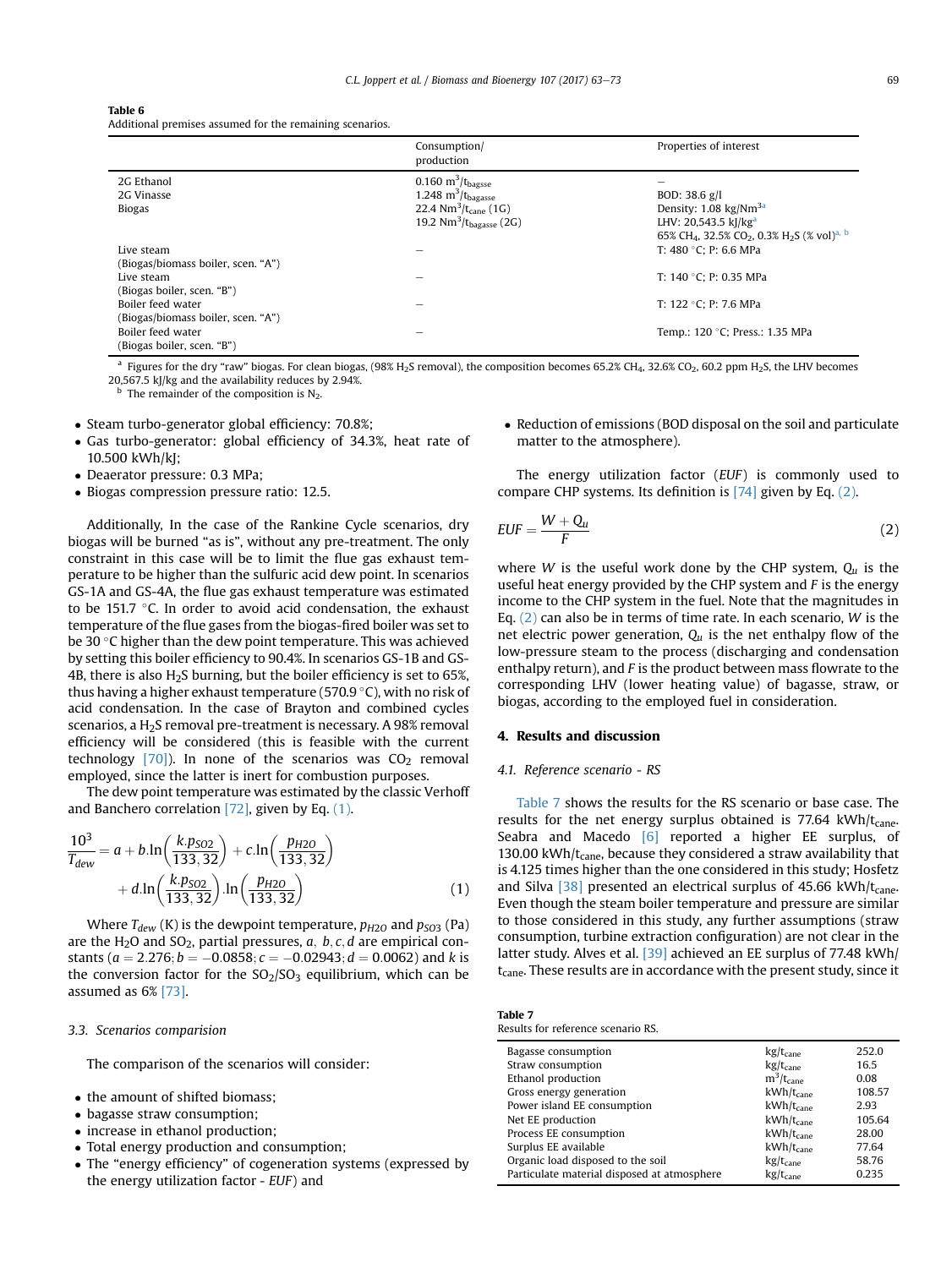adopts the same main premises of Alves et al.'s study for establishing the RS.

### 4.2. Bagasse shift scenarios

Table 8 shows the results for the partial shift scenarios (GS-1A, GS-1B, GS-2, GS-3A and GS-3B). In GS-1A and GS-3B, the straw burning remained the same as in the RS. However, it doubled in GS-2 and GS-3A and increased threefold in GS-1B. The change in operating pressure with the Rankine cycle technology (GS-1A/1B) did not affect the ethanol production, but increased the straw consumption. The operating pressure had greater impact when using gas turbines (GS-3A/3B). Moreover, in scenarios with production of EE in steam and gas turbines (GS-2/3A/3B), a trend can be observed: 54% of the power production occurs at the steam turbine and 46% occurs in the gas turbines, regardless of the power generation cycle.

Table 9 shows the results for the total shift scenarios (GS-4A, GS-4B, GS-5, GS-6A and GS-6B). In these scenarios, all of the bagasse is available to 2G ethanol production, increasing the ethanol production by more than 50%, at the cost of increased straw burning in all of the scenarios. Differently for the partial shift scenarios, the share of power generation between gas turbines and steam turbines was practically the same in GS-5/6A/6B. The EE consumption in the power island and in biogas compression did not differ much when comparing the total shift scenarios with the partial sift scenarios.

The results show that it is possible to produce 2G ethanol and maintain the electric power output to supply the ethanol plant demand, opposing to the idea proposed by Macedo et al. [6]. According to their study, one would have to choose between power generation and 2G ethanol generation. As pointed out by Mariano et al. [24] burning biogas allows make bagasse available to 2G ethanol without compromising the power generation.

The results show that it is possible to shift up to all of the bagasse with biogas burning and an increased consumption of bagasse straw. The straw consumption may rise from 58.61% (scenario GS-6A) to practically 100% (scenario GS-4B) of the available straw. With reduced straw consumption, only up to 56.65% of the available bagasse can be shifted (scenario GS-6A). In any case, the results show that there are many ways in which on may produce 2G ethanol without changing the surplus 77.64 kWh/t<sub>cane</sub> EE production at the mills power islands and the 500 kg/ $t_{\text{cane}}$  steam availability for the process.

Note that the straw appears as an important fuel in the ethanol and sugar mill, as well as a means of making 2G ethanol production feasible. However, the use of straw should be handled with care for

#### Table 8

|  |  |  | Results for the partial bagasse shift scenarios. |
|--|--|--|--------------------------------------------------|
|  |  |  |                                                  |

| Relevant parameters    | Units                  | Scenario |         |        |         |         |
|------------------------|------------------------|----------|---------|--------|---------|---------|
|                        |                        | $GS-1A$  | $GS-1B$ | $GS-2$ | $GS-3A$ | $GS-3B$ |
| Bagasse consumption    | $kg/t_{\text{cane}}$   | 189.79   | 189.79  | 141.99 | 109.23  | 138.45  |
| Shifted bagasse        | %                      | 24.69    | 24.69   | 43.65  | 56.65   | 45.00   |
| Straw consumption      | $kg/t_{cane}$          | 16.50    | 48.80   | 34.10  | 33.13   | 16.50   |
| % straw consumption    | $\%$                   | 10.0     | 29.58   | 20.67  | 20.08   | 10.0    |
| Biogas consumption     | $Nm^3/t_{\text{cane}}$ | 23.59    | 23.59   | 23.78  | 24.40   | 23.86   |
| Ethanol production     | $m^3/t_{\text{cane}}$  | 0.090    | 0.090   | 0.098  | 0.103   | 0.098   |
| % increase in ethanol  | %                      | 12.44    | 12.44   | 21.69  | 28.50   | 22.55   |
| Gross EE prod. (ST)    | kWh/t <sub>cane</sub>  | 108.57   | 108.57  | 61.79  | 60.60   | 61.38   |
| Gross EE prod. (GT)    | kWh/t <sub>cane</sub>  | N/A      | N/A     | 50.32  | 51.62   | 50.48   |
| Power island EE cons.  | kWh/t <sub>cane</sub>  | 2.92     | 2.74    | 1.96   | 1.95    | 1.71    |
| Biogas compr. EE cons. | $kWh/t_{\text{cane}}$  | N/A      | N/A     | 4.50   | 4.61    | 4.51    |
| Process EE cons.       | kWh/t <sub>cane</sub>  | 28.0     | 28.0    | 28.0   | 28.0    | 28.0    |
| Surplus EE available   | $kWh/t_{\text{cane}}$  | 77.64    | 77.83   | 77.64  | 77.64   | 77.64   |

#### Table 9

| Results for the total bagasse shift scenarios. |  |
|------------------------------------------------|--|
|------------------------------------------------|--|

| Relevant parameters                                                                                                                                                                                                                                                          | Units                                                                                                                                                                                                                                       | Scenario                                                                                           |                                                                                                    |                                                                                                      |                                                                                                     |                                                                                                     |
|------------------------------------------------------------------------------------------------------------------------------------------------------------------------------------------------------------------------------------------------------------------------------|---------------------------------------------------------------------------------------------------------------------------------------------------------------------------------------------------------------------------------------------|----------------------------------------------------------------------------------------------------|----------------------------------------------------------------------------------------------------|------------------------------------------------------------------------------------------------------|-----------------------------------------------------------------------------------------------------|-----------------------------------------------------------------------------------------------------|
|                                                                                                                                                                                                                                                                              |                                                                                                                                                                                                                                             | $GS-4A$                                                                                            | $GS-4B$                                                                                            | $GS-5$                                                                                               | $GS-6A$                                                                                             | $GS-GB$                                                                                             |
| Bagasse consumption<br>Shifted bagasse<br>Straw consumption<br>% straw consumption<br>Biogas consumption<br>Ethanol production<br>% increase in ethanol<br>Gross EE prod. (ST)<br>Gross EE prod. (GT)<br>Power island EE cons.<br>Biogas compr. EE cons.<br>Process EE cons. | $kg/t_{\text{cane}}$<br>%<br>$kg/t_{\text{cane}}$<br>%<br>$Nm^3/t_{\text{cane}}$<br>$m^3/t_{\text{cane}}$<br>%<br>$kWh/t_{\text{cane}}$<br>$kWh/t_{\text{cane}}$<br>$kWh/t_{\text{cane}}$<br>$kWh/t_{\text{cane}}$<br>$kWh/t_{\text{cane}}$ | 0.0<br>100.0<br>128.02<br>77.59<br>27.24<br>0.120<br>50.40<br>108.57<br>N/A<br>2.92<br>N/A<br>28.0 | 0.0<br>100.0<br>164.49<br>99.69<br>27.24<br>0.120<br>50.40<br>108.57<br>N/A<br>2.72<br>N/A<br>28.0 | 0.0<br>100.0<br>118.84<br>72.02<br>26.44<br>0.120<br>50.40<br>56.65<br>55.93<br>1.94<br>5.00<br>28.0 | 0.0<br>100.0<br>96.71<br>58.61<br>26.44<br>0.120<br>50.40<br>56.64<br>55.93<br>1.92<br>5.00<br>28.0 | 0.0<br>100.0<br>94.91<br>57.52<br>26.44<br>0.120<br>50.40<br>56.51<br>55.93<br>1.70<br>5.00<br>28.0 |
| Surplus EE available                                                                                                                                                                                                                                                         | kWh/t <sub>cane</sub>                                                                                                                                                                                                                       | 77.64                                                                                              | 77.83                                                                                              | 77.64                                                                                                | 77.64                                                                                               | 77.64                                                                                               |

many reasons, such as: the straw is much less dense than bagasse, thus making its transportation more expensive [69]; straw contains high low-melting point mineral content, which leads to increased slagging in boiler parts [39]; the importance of the straw in maintaining the soil moist and well-nourished [68].

In terms of technology, the combined cycle resulted in greater displacement, followed by the Brayton and Rankine cycles. As for the operation condition, it is possible to shift higher amounts of bagasse when operating only with high-pressure steam. These results agree with the literature: the overall efficiency of a combined cycle is higher than the Brayton cycle efficiency, which, in turn, is higher than that of the Rankine cycle [76], so that similar CHP systems are expected to have similar results. The Rankine cycle efficiency increases by operating at higher temperatures and pressures [8], so that the utilization factor should be lower for the scenarios with low-pressure Rankine cycles. Even though economic analysis is out of the scope of this paper, a reverse trend exists for the cycles CAPEX. The installation costs of a Brayton and combined cycle can be up to 5 and 10 times higher than those of the Rankine cycle, respectively [24,77]. Furthermore, installation costs are also lower for lower pressure operating conditions.

Table 10 shows the results for the EUF for each scenario studied. A closer inspection of the EUF can provide insights in which way the energy provided by biogas, bagasse, and straw converts to heat and power. The results for scenario RS indicate that 28.9% of the energy does not convert to useful heat or power in the current situation. While the use of the Rankine cycle for bagasse shift did result in some displacement, it did not significantly increase the EUF in scenarios GS-1A and GS-4A, even being reduced in scenarios GS-1B and GS-4B. Scenario GS-2 and GS-5 present slightly higher EUF, whereas the highest figures are present in scenarios GS-3B, GS-3A, GS-6A, and GS-6B, respectively. While the operation condition seems to have great importance for the Rankine cycle, combined cycles do not seem to differ much in terms of overall efficiency regarding the operational conditions. However, producing steam from biogas firing at a lower pressure allows a more flexible operation, since the ethanol and sugar mill may revert to only using bagasse and straw as fuel if the biogas boiler is not available due to maintenance or untimely stops.

Regarding the increase in ethanol production, the results show that it is possible to produce up to 50.4% more ethanol when the total shift occurs. When there is only partial shifting, the maximum increase in ethanol production was 28.5% (scenario GS-3A). Note that, from scenario GS-1A to scenario GS-3B, it was possible to increase the bagasse shift by 2.3 times, thus increasing the extra ethanol production in the same proportion. Furthermore, an increase of 675% in straw consumption allowed a 76.8% increase in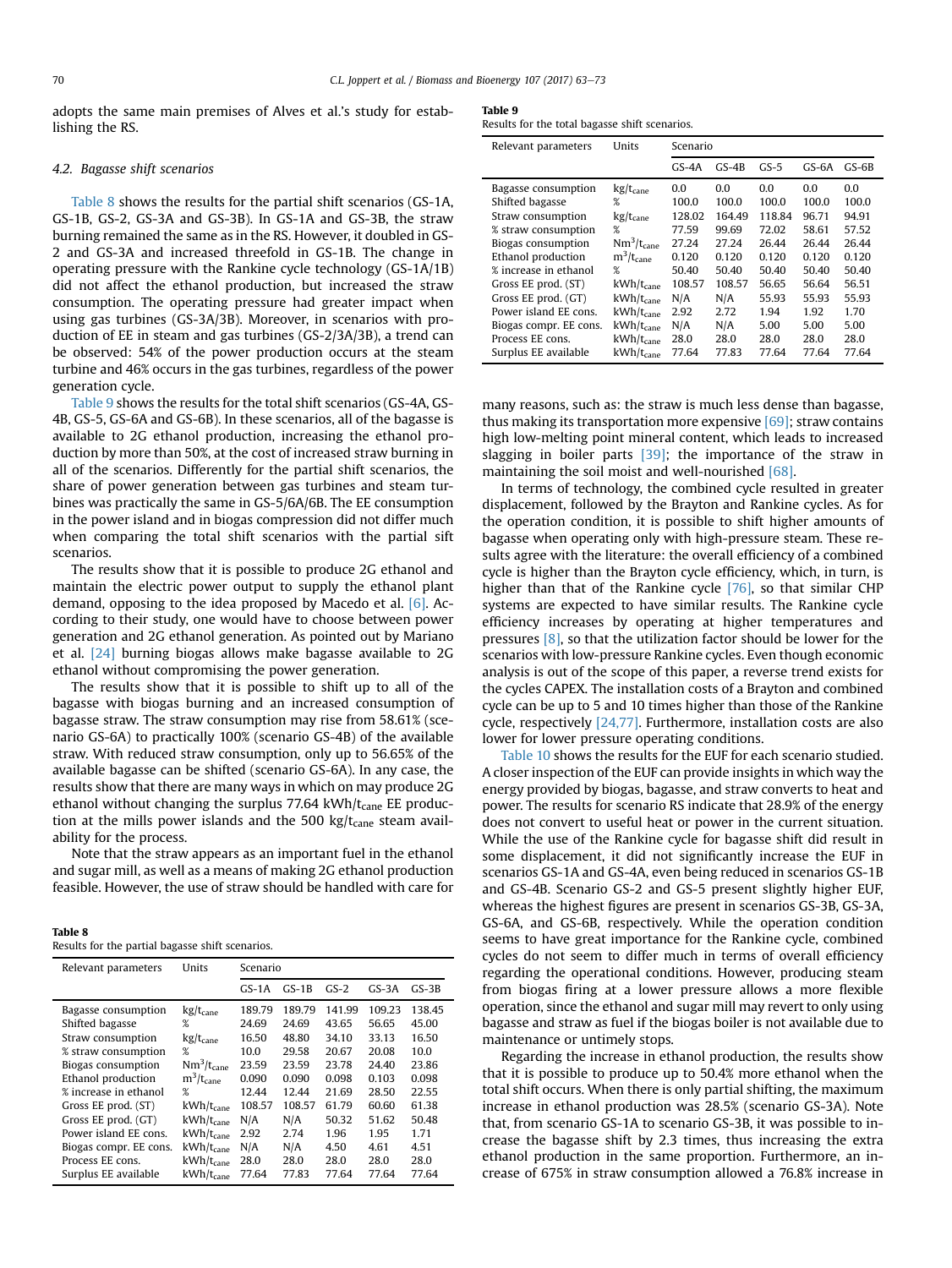Table 10 EUF for each of the scenarios simulated.

| Scenario  | $W$ (kWh/ $t_{\text{cane}}$ ) | $Q_{II}$ (kWh/t <sub>cane</sub> ) | $F$ (kWh/ $t_{\text{cane}}$ ) | <b>EUF</b> |
|-----------|-------------------------------|-----------------------------------|-------------------------------|------------|
| <b>RS</b> | 77.64                         | 429.27                            | 712.75                        | 0.711      |
| $GS-1A$   | 77.64                         | 429.27                            | 699.18                        | 0.725      |
| $GS-1B$   | 77.83                         | 429.27                            | 833.85                        | 0.608      |
| $GS-2$    | 77.64                         | 429.27                            | 651.75                        | 0.778      |
| $GS-3A$   | 77.64                         | 429.27                            | 567.75                        | 0.893      |
| $GS-3B$   | 77.64                         | 429.27                            | 569.77                        | 0.890      |
| $GS-4A$   | 77.64                         | 429.27                            | 701.29                        | 0.723      |
| $GS-4B$   | 77.83                         | 429.27                            | 853.25                        | 0.594      |
| $GS-5$    | 77.64                         | 429.27                            | 658.29                        | 0.770      |
| $GS-6A$   | 77.64                         | 429.27                            | 566.08                        | 0.895      |
| $GS-6B$   | 77.64                         | 429.27                            | 558.58                        | 0.907      |

| H<br>ж. |
|---------|
|---------|

Emissions of the simulated scenarios.

| Scenario  | Organic load                         |           | Particulate material                |           |
|-----------|--------------------------------------|-----------|-------------------------------------|-----------|
|           | Emissions<br>(kg/t <sub>cane</sub> ) | Reduction | Emissions<br>$(kg/t_{\text{cane}})$ | Reduction |
| <b>RS</b> | 58.760                               |           | 0.235                               |           |
| $GS-1A$   | 4.941                                | 91.59%    | 0.181                               | 23.17%    |
| $GS-1B$   | 4.941                                | 91.59%    | 0.209                               | 11.13%    |
| $GS-2$    | 5.125                                | 91.28%    | 0.154                               | 34.42%    |
| $GS-3A$   | 5.251                                | 91.06%    | 0.125                               | 46.98%    |
| $GS-3B$   | 5.138                                | 91.26%    | 0.136                               | 42.29%    |
| $GS-4A$   | 5.672                                | 90.35%    | 0.112                               | 52.32%    |
| $GS-4B$   | 5.672                                | 90.35%    | 0.144                               | 38.74%    |
| $GS-5$    | 5.672                                | 90.35%    | 0.104                               | 55.74%    |
| $GS-6A$   | 5.672                                | 90.35%    | 0.085                               | 63.98%    |
| $GS-6B$   | 5.672                                | 90.35%    | 0.083                               | 64.65%    |

extra ethanol production if one compares scenarios GS-3B and GS-6B.

Finally, taking the comparison to the environmental sphere, Table 11 shows the result the emissions of organic load and particulate matter of the scenarios simulated. The bagasse shift provided a reduction of both organic matter disposal to the soil and particulate matter to the atmosphere with more efficient use of bioenergy. The emissions experienced great reduction in most of the scenarios: more than 50% reduction in particulate matter emission in scenarios GS-4A, GS-5, GS-6A e GS-6B when compared to the reference scenario. The more efficient the cycle is, the less particulate matter it will dispose, as expected. Therefore, the greater reductions are in the combined cycle scenarios. Note that, even with a 5.75 times greater straw consumption from scenario GS-3B to scenario GS-6B, the latter has greater reduction in emissions, since all of the available bagasse is shifted.

The reduction in organic matter disposal ranged from 90.35% to 91.59% due to the biodigestion process, which is coherent with the reductions pointed out in the literature  $[46-48]$ . All the scenarios have similar reductions in organic load disposal, since it depends very little on the thermodynamic cycle chosen. The reductions range from 53 a 54 kg $_{\text{BOD}}$ /t<sub>cane</sub>. It is important to highlight that the cane plantation is not impaired by any means because of the BOD reduction, since the mineral content of the vinasse is not altered by the biological process, providing a nutrient-rich effluent that can still be used for fertilization  $[48]$ . These results can help to push forward the use of biogas/bagasse energy shift, since environmental laws and accords are increasingly demanding more biofuels and fewer emissions.

## 5. Conclusions

The objective of this paper was to assess the amount of bagasse

that could be shifted to 2G ethanol production by vinasse-produced biogas, aiming not to alter the energy matrix of the ethanol and sugar mill. Simulations of different thermodynamic cycles were performed to achieve it.

From technical and environmental aspects, the results seem to indicate the following highlights:

- It is possible to displace a fraction of the bagasse towards 2G ethanol using biogas produced from vinasse;
- Increasing straw firing in steam boilers can further increase the amount of bagasse shifted to 2G ethanol production. It is possible to shift all of the bagasse available if from 58.61% (scenario GS-6A) to practically 100% (scenario GS-4B) of the available straw is fired instead of the bagasse. However, there are issues regarding increased straw firing;
- The combined cycle technology (scenarios GSS-3A/B and GS-6A/ B) would be the best choice for burning biogas, providing the bagasse shift. There is little increase in EUF by choosing between "A" or "B" operational modes in those scenarios.
- It is possible to produce up to 50.4% more ethanol when shifting all of the available bagasse. When there is only partial shifting, the maximum increase in ethanol production is almost halved.
- Bagasse shifting also promotes environmental benefits, such as a reduction of more than 50% in the emission of particulate matter and 90.35%-91.59% reduction of organic load on the soil.

Even though the use of the Rankine cycle based on bagasse burning is the simplest and most widely available and accepted technology in Brazil, it is the least efficient. Using biomass energy instead of using a biofuel produced from biomass is the source of this paradigm  $-$  and it can thus be changed with the use of biogas to provide energy more efficiently, allowing bagasse to be used for 2G ethanol production. In this sense, it does not seem reasonable, at least from an energy point-of-view, to use the Rankine cycle to burn biogas  $-$  even if this result in some bagasse shift - since burning biogas instead of bagasse allows using a more efficient technology, such as the Brayton and combined cycles.

Regarding the increase in straw consumption as a fuel, a very reasonable question would be: since there are technical issues concerning burning the straw, why not similarly transform it into biofuel, instead of using it as a mere biomass burning source of energy, allowing for more 2G ethanol and biogas production? Further studies considering the digestion of bagasse straw in the energy balance should be developed to further assess whether ethanol and sugar mills can be free of biomass energy or if they will still be dependent of biomass firing.

Finally, aside from the results presented, one must take the economic variable into consideration for a true decision making when performing further studies. Relevant aspects regarding economic analysis of the scenarios would include:

- Even though it is less efficient, the CAPEX for the Rankine Cycle is significantly lower than the CAPEX for Brayton and combined cycles. This is so because of its technical simplicity, but also for the strong adoption of this technology by the Brazilian ethanol and sugar mills;
- The choice of the operating condition also has different CAPEX (lower pressure being cheaper), but it may also lead to different OPEX, since at a lower pressure, the operation provides more flexibility and great process availability;
- Lower particulate matter emissions means that smaller or less efficient dust removal equipment may be used, thus reducing the CAPEX for the gas cleaning system;
- The 2G ethanol production currently has low efficiency and high costs. The literature indicates that 2G ethanol may be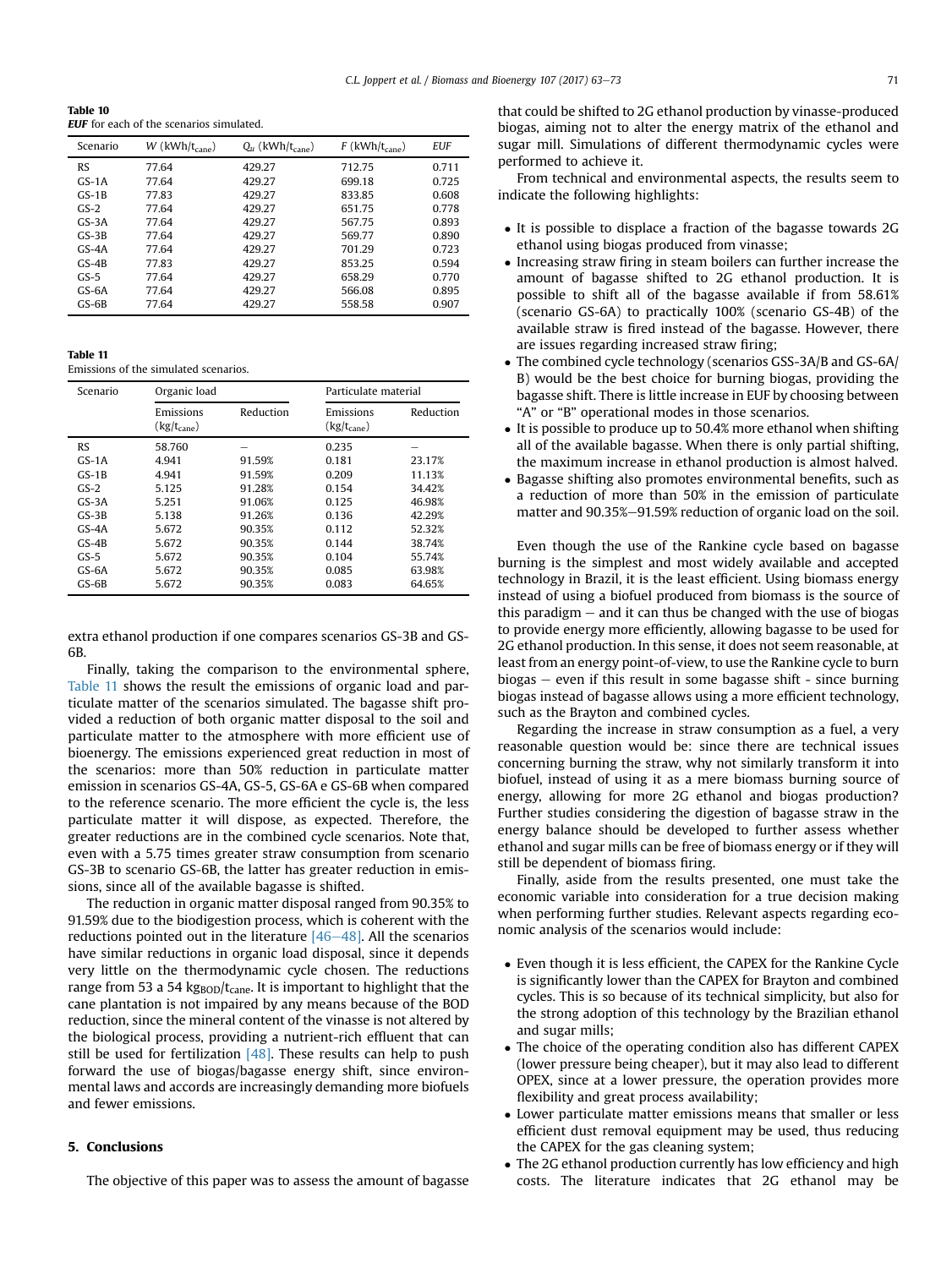competitive with 1G starch ethanol, even without subsidy [78], but this will hardly be the situation when comparing to 1G sugarcane ethanol [8]. This is likely because the 2G technology is still incipient and facing scaling-up issues. There are different technological and economic challenges, such as the digestion of pentose and the price of the pre-treatment enzymes to make 2G ethanol commercially viable.

 The literature regarding 2G ethanol yields presents a wide range of figures for process yields, vinasse production and digestion. This is the major source of uncertainty for this study.

Hence, future studies on bagasse shift should focus on assessing the trade-off between increased bagasse shift and CAPEX/OPEX of the scenarios, considering what the cost of 2G ethanol production should be for the results presented in this paper to be also economically feasible.

#### Acknowledgments

The authors gratefully acknowledge the support from Shell Brasil and FAPESP through the "Research Centre for Gas Innovation - RCGI" (FAPESP Proc. 2014/50279-4), hosted by the University of São Paulo, and the strategic importance of the support given by ANP (Brazil's National Oil, Natural Gas and Biofuels Agency) through the R&D levy regulation. We also thank CNPq (proc. 131026/2017-8) and CAPES (proc.  $23038.003802/2014-53$ ) for the financial support. Further acknowledgments go to the engineering consulting company Figener Engenheiros Associados, which has kindly allowed the use of PowerFness®, a crucial tool for developing this work. Special thanks to Figener's engineers Gilberto Rozenchan and Laiete Soto Messias, who promptly provided technical consulting for specific sections of this paper.

#### References

- [1] REN21 (Renewable Energy Policy Network for the 21st Century), Renewables 2016-Global Status Report, Paris, 2016.
- [2] ANFAVEA (Associação Nacional das Fabricantes de Veículos Automotores), Anuário da Indústria Automobilística Brasileira-2016, São Paulo (text in Portuguese).
- [3] UNICA (Uniao da Indústria da cana-de-açúcar), Dados sobre consumo de ~ combustíveis. Available at www.unicadata.com.br. Accessed in March, 2016 (text in Portuguese).
- [4] S.L. Stattman, O. Hospes, A.P.J. Mol, Governing biofuels in Brazil: a comparison of ethanol and biodiesel policies, Energy Policy 61 (2013) 22-30.
- [5] J. Goldemberg, S.T. Coelho, P.M. Nastari, et al., Ethanol learning curve-the Brazilian experience, Biomass Bioenergy 26 (2004) 301-304.
- [6] I.C. Macedo, J.E.A. Seabra, J.E.A.R. Silva, Green house gases emissions in the production and use of ethanol from sugarcane in Brazil: the 2005/2006 averages and a prediction for 2020, Biomass Bioenergy 32 (2008) 582-595.
- [7] J.E.A. Seabra, I.C. Macedo, Comparative analysis for power generation and ethanol production from sugarcane residual biomass in Brazil, Energy Policy  $39(2011)421 - 428$
- [8] G.A. Dantas, L.F.L. Legey, A. Mazzone, Energy from sugarcane bagasse in Brazil: an assessment of the productivity and cost of different technological routes, Renew. Sustain. Energy Rev. 21 (2013) 356-364.
- [9] EPE (Empresa De Pesquisa Energética), Balanço Energético Nacional, EPE, Rio de Janeiro, 2015 (text in Portuguese).
- [10] L.B. Liboni, L.O. Cezarino, Social and environmental impacts of the sugarcane industry, Future Stud. Res. I. 01  $(4)$   $(2012)$  196-222.
- [11] K.R. Salomon, Avaliação Técnico-Econômica e Ambiental da Utilização do Biogás Proveniente da Biodigestão da Vinhaça em Tecnologias para Geração de Eletricidade, Master thesis, Universidade Federal de Itajub a, 2007 (text in Portuguese).
- [12] Ministério de Relações Internacionais do Brasil, Intended Nationally Determined Contribution (INDC). Available at: www.itamaraty.gov.br/ images/ed\_ desenvsust/BRASIL-iNDC-portugues.pdf. Accessed in Septembr, 2016.
- [13] CESTESB, Nota Técnica P4.231. Available at: www.cetesb.sp.gov.br/servicos/no rmas-tecnicas-cetesb/normas-tecnicas-vigentes/. Accessed in June, 2017 (text in Portuguese).
- [14] Secretaria do Verde e Meio Mabiente do Estado de São Paulo. Available at: arquivos.ambiente.sp.gov.br/etanolverde/2016/12/Protocolo\_UNICA\_ 2015.pdf. Accessed in June, 2017 (text in Portuguese).
- [15] J.C. Kurnia, S.V. Jangam, S. Akthar, et al., Advances in biofuel production from

oil palm and palm oil processing wastes: a review, Biofuel Res. J. 09 (2016)  $332 - 346$ 

- [16] J. Szczodrak, J. Fiedurek, Technology for conversion of lignocellulosic biomass to ethanol, Biomass Bioenergy  $10(1996)$  3367-3375.
- [17] C.E.C. Nogueira, S.N. Souza, V.C. Micuanski, et al., Exploring possibilities of energy insertion from vinasse biogas in the energy matrix of Paraná State, Brazil, Renew. Sustain. Energy Rev.  $48$  (2015) 300-305.
- [18] E.E.S. Lora, Venturini OJ Biocombustíveis, 1, Interciência, Rio de Janeiro, 2012 first ed. (text in Portuguese).
- [19] K.R. Salomon, E.E.S. Lora, Estimate of the electric energy generating potential for different sources of biogas in Brazil, Biomass Bioenergy 33 (2009)  $1101 - 1107.$
- [20] C.L. Joppert, L.S. Messias, L.C.F. Baldo, J.L.P. Camacho, Beneficiamento de Biogás Produzido a Partir de Vinhaça para Uso como Gás Natural Substituto no Estado de São Paulo, in: 35° Seminário de Balanços Energéticos Globais e Utilidades e  $29^{\circ}$  Encontro de Produtores e Consumidores de Gases Industriais - ABM. 2014. São Paulo (text in Portuguese)
- [21] M.V. Turdera, Energy balance, forecasting of bioelectricity generation and greenhouse gas emission balance in the ethanol production at sugarcane mills in the state of Mato Grosso do Sul, Renew. Sustain. Energy Rev. 19 (2013) 582-588
- [22] C.M. Mathias, A. Szklo, Lessons learned from Brazilian natural gas industry reform, Energy Policy 35 (2007) 6478-6490.
- [23] M.O.S. Dias, T.L. Junqueira, O. Cavalett, et al., Cogeneration in integrated first and second generation ethanol from sugarcane, Chem. Eng. Res. Des. 91  $(2013) 1411 - 1417$
- [24] P.M. Mariano, M.O.S. Dias, T.L. Junqueira, et al., Utilization of pentoses from sugarcane biomass: techno-economics of biogas vs. butanol production, Bioresour. Technol. 142 (2013) 390-399.
- [25] M. Galbe, G. Zacchi, Pretreatment: the key to efficient utilization of lignocellulosic materials, Biomass bioenergy 46 (2012) 70-78.
- [26] O. Cavalett, T.L. Junqueira, M.O.S. Dias, et al., Environmental and economic assessment of sugarcane first generation biorefineries in Brazil, Clean. Tech-<br>nol. Environ. Policy 14 (2012) 399–410.
- [27] DATAGRO. Database. Available in: www.datagro.com.br Accessed in September, 2016.
- [28] J.A. Quintero, M.I. Montoy, O.J. Sanchez, et al., Fuel ethanol production from sugarcane and corn: comparative analysis for a Colombian case, Energy 33  $(2008)$  385-399.
- [29] M. Balat, H. Balat, Recent trends in global production and utilization of bioethanol fuel, Appl. Energy 86 (2009) 2273-2282.
- [30] O. Cavalett, T.L. Junqueira, B.S. Moraes, et al., Anaerobic digestion of vinasse from sugarcane biorefineris in Brazil from energy, environmental and economic perspectives: porfit or expense? Appl. Energy 113 (2014) 825-835.
- [31] E. Gamboa, J.O.M. Cortés, G.H. Zárate, et al., Methane production by treating vinasses from hydrous ethanol using a modified UASB reactor, Biotechnol. Biofuels 82 (5) (2012).
- [32] J. Goldemberg, S.T. Coelho, P. Guardabassi, The sustainability of ethanol production from sugarcane, Energy Policy 36 (2008) 2086-2097.
- [33] J.K.C. Souza, F.O. Mesquita, J.D. Neto, et al., Fertirrigação com vinhaça na produção de cana-de-açúcar, Agropecuária Científica no Semiárido 11 (2015) -12 (text in Portuguese)
- [34] M.E. Souza, G. Fuzaro, A.R. Polegato, Thermophilic anaerobic digestion of vinasse in pilot plant UASB reactor, Water Sci. Technol. 25 (1992) 213-222.
- [35] C.A. Christofoletti, J.P. escher, J.E. Correia, et al., Sugarcane vinasse: environmental implications of its use, Waste Manag. 33 (2013) 2752-2761.
- [36] E. Smeets, A. Walter, P. Dolzan, et al., The sustainability of Brazilian ethanol an assessment of the possibilities of certified production, Biomass Bioenergy 32 (2008) 781-813.
- [37] B.G. Oliveira, J.L.N. Carvalho, C.E.P. Cerri, et al., Soil greenhouse gas fluxes from vinasse application in Brazilian sugarcane areas, Geoderma 200-201 (2013)  $77 - 84$
- [38] K. Hofsetz, M.A. Silva, Brazilian sugarcane bagasse: energy and non-energy  $\frac{1}{100}$  consumption, Biomass Bioenergy 46 (2012) 564–573.
- [39] M. Alves, G.H.S.F. Ponce, M.A. Silva, et al., Surplus electricity production in sugarcane mills using residual bagasse and straw as fuel, Energy 91 (2015)  $751 - 757$
- [40] P.T. Diniz Filho, J.L. Silveira, C.E. Tuna, et al., Energetic, ecologic and fluiddynamic analysis of a fluidized bed gasifier operating with sugar cane bagasse, Appl. Therm. Eng. 57 (2013) 116-124.
- [41] I.C. Macedo, M.R.L. Leal, Evolução tecnológica dos sistemas de geração de energia nas usinas de açúcar e alcool, Biomassa Bioenergia 3 (1) (2004) 245-253 (text in Poretuguese).
- [42] CONAMA (Conselho Nacional do Meio Ambiente), Resolução nº 382 de 26 de dezembro de 2006, Ministério do Meio Ambiente, Brazil, 2007 (text in Portuguese).
- [43] CONAMA (Conselho Nacional do Meio Ambiente), Resolução nº 436 de 26 de dezembro de 2011, Ministerio do Meio Ambiente, Brazil, 2011 (text in Portuguese).
- [44] G. Ett, F. Landgraf, S. Derenzo et al., Brazilian bio-fuels production scenario (biogas, biomethane and biosyngas). In: International Seminar on Biomass, Biogas and Energy Efficiency, São Paulo, 2013.
- [45] B. Oyegbile, S. Narra, Impending natural gas supply glut and biogas developments in Europe: economic and environmental implications, J. Environ. Earth Sci. 11 (2) (2012).